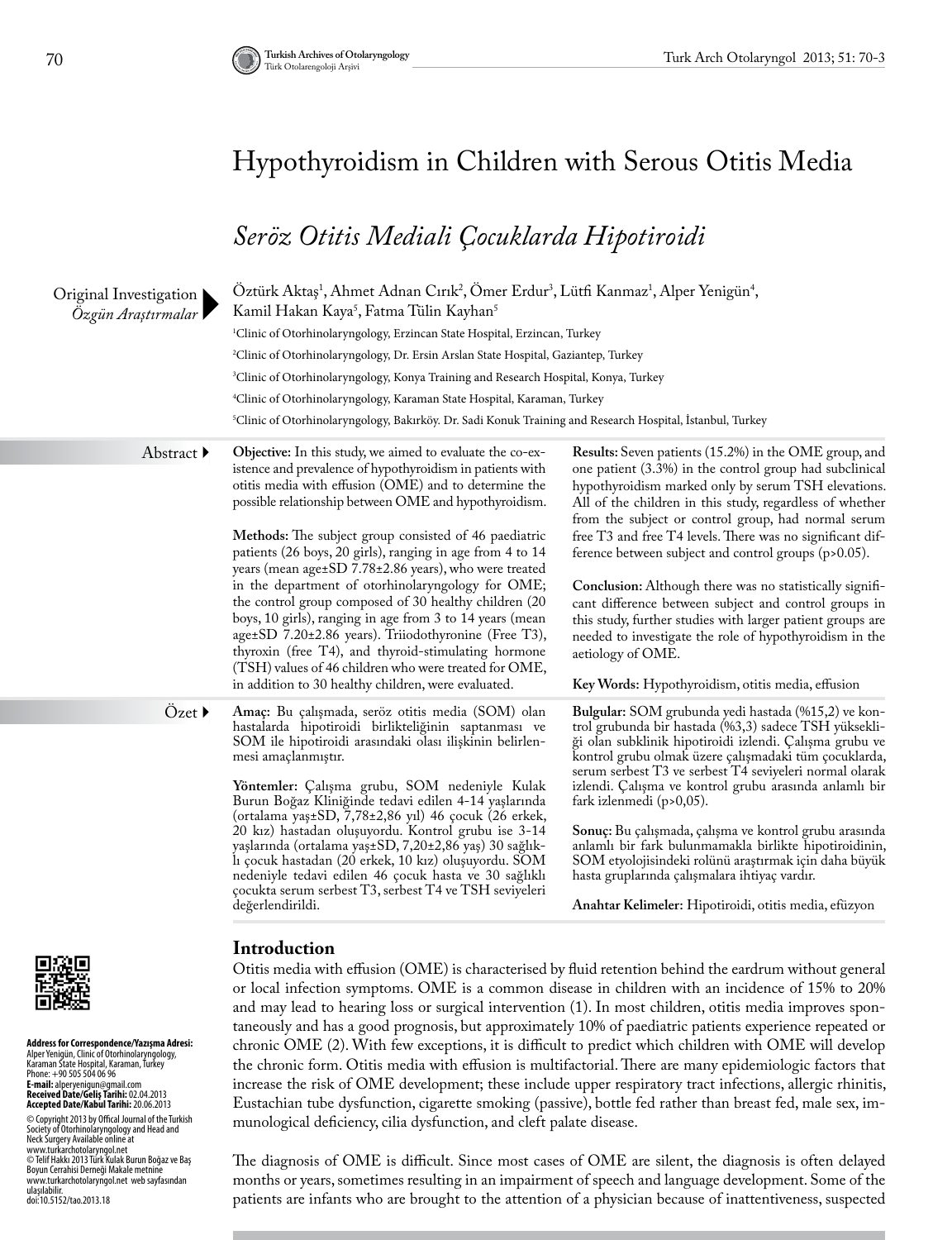hearing loss, or delayed speech. Many other children are found to have OME by their primary care physician.

The physical diagnosis of OME depends on a careful otoscopic evaluation. While combinations of different tympanic membrane findings (colour, position, and mobility) are the most reliable indicators of the presence or absence of OME, variables such as tympanic membrane redness and the presence or absence of light reflex alone are not reliable predictors for OME (3, 4). The assessment of the mobility of the tympanic membrane can be best achieved with pneumatic otoscope. The middle ear may contain some gas within the fluid which appears as bubbles or an 'air/fluid' level. The tympanic membrane may be retracted, or the ear may be atelectasis with the tympanic membrane assuming the contour of the medial wall of the middle ear.

Tympanometry, when used to complement the otologic examination, is the most accurate diagnostic test for establishing an OME diagnosis. Tympanometry can be performed in almost any child and does not require a voluntary response.

Middle ear effusion is known as one of the symptoms and signs of hypothyroidism and conductive losses may also occur as a result of oedema of the Eustachian tube mucosa (5). Several authors have reported certain cases where hypothyroidism has played a role in the OME pathogenesis (6, 7). Hypothyroidism increases thyrotropic hormone release which results in mucopolysaccharid-acid production causing an increase in turgor and oedema, resulting in congestion and hypertrophy in mucosal glands (8).

This study aimed to evaluate the co-existence and prevalence of hypothyroidism in patients with OME and to determine the possible relationship between these two diseases.

# **Methods**

This is a retrospective study, approved by the local Clinical Research Ethics Committee, and patient consent was obtained in 2009. The subject group consisted of 46 paediatric patients (26 boys, 20 girls), ranging in age from 4 to 14 years (mean age±SD 7.78±2.86 years), who were treated for OME at the department of otorhinolaryngology; the control group consisted of 30 healthy children (20 boys, 10 girls), ranging in age from 3 to 14 years (mean age±SD 7.20±2.86 years). There was no significant difference between the subject and control groups in terms of age and gender (p>0.5). This shows us that both groups are suitable for study (Table 1).

Otitis media with effusion was diagnosed with anamnesis, pneumatoscopy, microscopy, and tympanogram. The pneumatoscopic and microscopic criteria applied for OME diagnosis were: retracted tympanic membrane with good outward mobility and abnormal mobility (hypomobile, immobile, air-fluid level). Tympanometry was performed by a certified audiologist using an Interacoustics Impedance Audiometer AZ26 tympanometry. Tympanograms were coded according to Jerger's (9) 1970 classification: type A: compliance  $\geq 0.2$  mL and pressure  $\geq -99d$  Pa; type C1: compliance  $\geq 0.2$  mL and pressure between -100 and -199

dPa; type C2: compliance  $\geq 0.2$  mL and pressure between -200 and -399 dPa: type B: compliance <0.2 mL or pressure  $\leq$ -400dPa. Type B and type C2 tympanograms were considered to indicate OME. Children with congenital anomalies in the head and neck, Down syndrome, systemic diseases, or those suspected to have congenital or acquired immune deficiency were excluded from this study. The patients were questioned about OME risk factors such as adenoid vegetation, allergic rhinitis and recurrent otitis media. Allergic skin tests, serum Ig-E levels and nasopharyngeal endoscopy were applied when necessary. The triiodothyronine (Free T3), thyroxin (free T4), and thyroid-stimulating hormone (TSH) values of 46 children who were treated against OME, and those from 30 healthy children, were evaluated (Advia Centaur Immunassay system, Bayer Health Care, USA). Total blood samples were collected by needle and syringe from peripheral veins. None of the children, from either the subject or control group, had any known thyroid illness, or hypo- or hyperthyroid symptoms. Blood TSH values >5.5 micro IU/mL (normal range: 0.35-5.5 micro IU/mL) were considered to be hyperthyrotropinemic (10).

## **Statistical analysis**

We used Statistical Package for Social Sciences (SPSS) for Windows 15.0 programmed for statistical analysis, Student's t test for descriptive statistical methods (average, standard deviation, frequency), and quantities datum, chi-square test, and Fisher's Exact chi-square test for qualitative data. Statistical significance was defined as a *p* value less than 0.05. The study protocol was fully explained to patients or their guardians, and written informed consent was obtained from each patient.

# **Results**

Of the 46 patients in the OME group, type B tympanogram was found in 81 ears (44 right, 37 left), type C2 was found in 6 ears (2 right, 4 left), and type A in 5 ears (all are left). All of the children in control group had type A tympanogram. There was no type C1 tympanogram (Table 2).

In the OME group, recurrent otitis media was found in 24 patients (52.2%), whereas only two children (6.7%) in the healthy group had recurrent otitis media (Table 3). This difference was statistically significant (p<0.01).

Adenoid vegetation was found in 25 (54.3%) patients in the OME group. Allergic rhinitis was found in 7 (15.2%) patients in OME group. Adenoid vegetation and allergic rhinitis comorbidity was found in 16 (53.3%) and 3 (10%) children in the

| Table 1. Age, gender of the cases with OME and control group |  |
|--------------------------------------------------------------|--|
|--------------------------------------------------------------|--|

|        |       | Group                             |                             |       |
|--------|-------|-----------------------------------|-----------------------------|-------|
|        |       | Subject $(n=46)$<br>$Mean \pm SD$ | Control $(n=30)$<br>Mean±SD | p     |
|        | Age   | $7.78\pm2.86$ n (%)               | $7.20\pm2.86$ n $(\% )$     | 0.389 |
| Gender | Girls | 20 (43.5%)                        | 10 (33.3%)                  | 0.376 |
|        | Boys  | 26 (56.5%)                        | 20 (66.7%)                  |       |

Student t test was used for age, and  $X^2$  test for gender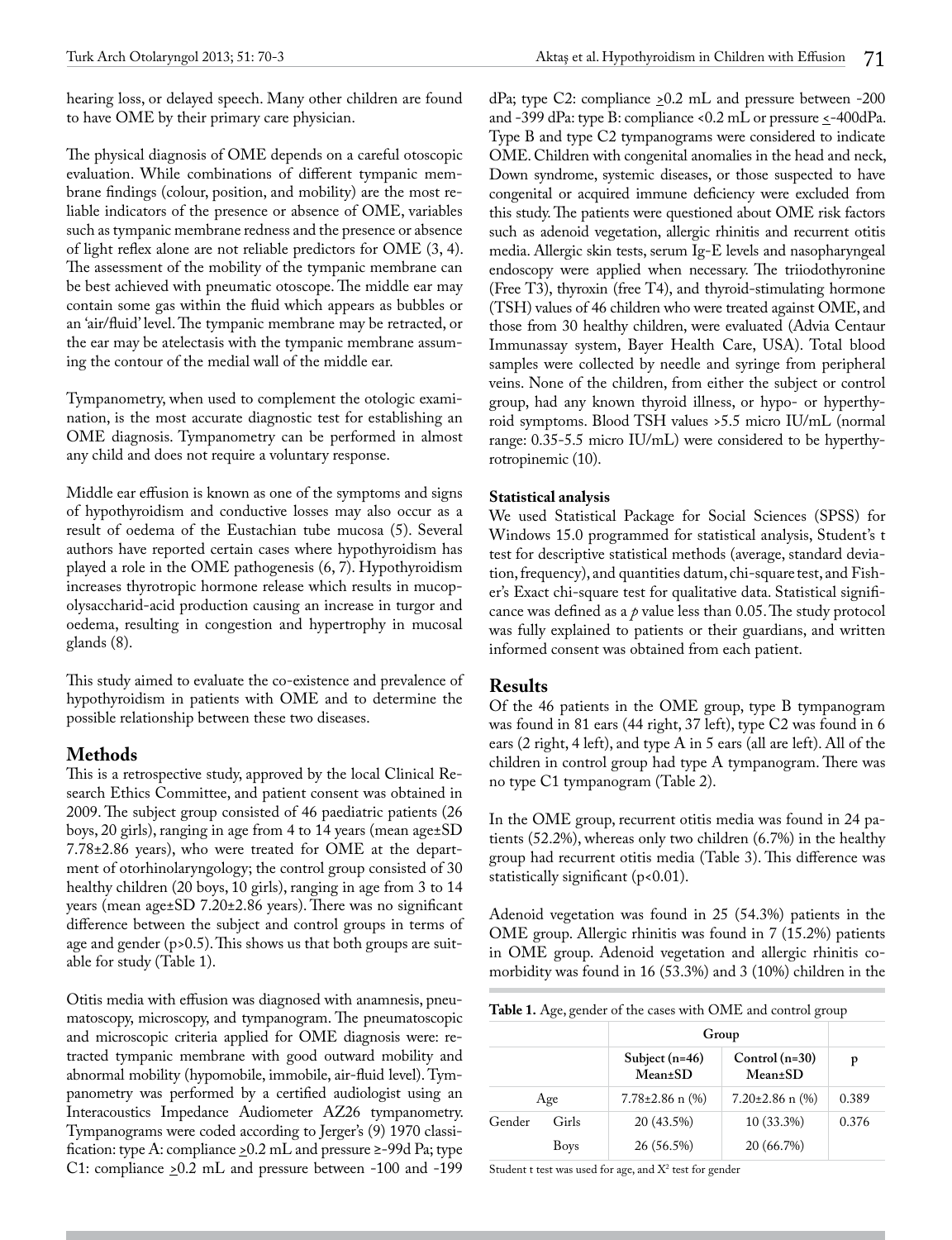|                           |                                                    | Group                                              |                                                       |          |
|---------------------------|----------------------------------------------------|----------------------------------------------------|-------------------------------------------------------|----------|
|                           |                                                    | Subject $(n=46)$<br>$n(\%)$                        | $Control (n=30)$<br>n(%)                              | p        |
| Right ear<br>tympanometry | Type A<br>Type B<br>Type C1<br>Type C <sub>2</sub> | $0(0.0\%)$<br>44 (95.7%)<br>$0(0.0\%)$<br>2(4.3%)  | 30 (100.0%)<br>$0(0.0\%)$<br>$0(0.0\%)$<br>$0(0.0\%)$ | $0.001*$ |
| Left ear<br>tympanometry  | Type A<br>Type B<br>TypeC1<br>Type C <sub>2</sub>  | $5(10.9\%)$<br>37 (80.4%)<br>$0(0.0\%)$<br>4(8.7%) | 30 (100.0%)<br>$0(0.0\%)$<br>$0(0.0\%)$<br>$0(0.0\%)$ | $0.001*$ |

**Table 2.** Tympanometry findings in subject and control group

Chi-square test, \*p<0.01

**Table 3.** Risk factors for the subject and control group

|                 |             | Group                    |                          |          |  |
|-----------------|-------------|--------------------------|--------------------------|----------|--|
|                 |             | Subject $(n=46)$<br>n(%) | $Control (n=30)$<br>n(%) | p        |  |
| Recurrent acute | Present     | 24 (52.2%)               | 2(6.7%)                  | $0.001*$ |  |
| otitis media    | Not present | 22 (47.8%)               | 28 (93.3%)               |          |  |
| Adenoid         | Present     | 25 (54.3%)               | 16 (53.3%)               | 0.931    |  |
| Vegetation      | Not present | 21 (45.7%)               | 14 (46.7%)               |          |  |
| Allergic        | Present     | $7(15.2\%)$              | $3(10.0\%)$              | 0.511    |  |
| <b>Rhinitis</b> | Not present | 39 (84.8%)               | 27 (90.0%)               |          |  |

Chi-square test, \*p<0.01

patient and control groups, respectively. There was, however, no significant difference (p>0.05) (Table 3).

Seven patients (15.2%) in the OME group and one patient (3.3%) in the control group had subclinical hypothyroidism marked only by serum TSH elevations. All of the children in this study, from both the subject and control group, had normal serum free T3 and free T4 levels. There was no significant difference between the subject and control groups (p>0.05) (Table 4).

The hyperthyrotropinemic patients were referred to a paediatric endocrinology clinic. Anti-thyroglobulin (TgA), anti-thyroperoxidase (TPOA) antibodies (evaluated by fluorescence enzymatic immunoassays), and urinary iodine concentration were studied in a total of 8 hyperthyrotropinemic patients (7 patients in the OME group, 1 patient in the control group). Thyroid ultrasonography was applied to all 8 patients. Two hyperthyrotropinemic patients in the OME group were diagnosed with Hashimoto thyroiditis. One patient in control group, and 5 patients in OME group were diagnosed with iodine deficiency.

#### **Discussion**

Although frequently seen in children, the pathophysiology of OME remains controversial. The most frequent aetiological reasons are infections, inflammation and impaired aeration in the middle ear. Based on these aetiological reasons, a lot of risk factors described above were suggested to be causatives of OME. Among these, some were shown to be related to OME, while some are still being discussed.

| Table 4. The comparison of the TSH, free T3, free T4 values among |  |
|-------------------------------------------------------------------|--|
| the subject and control group                                     |  |

|            |        | Group                    |                          |       |  |
|------------|--------|--------------------------|--------------------------|-------|--|
|            |        | Subject $(n=46)$<br>n(%) | Control $(n=30)$<br>n(%) | p     |  |
| FT3        | Normal | 46 (100.0%)              | 30 (100.0%)              |       |  |
| FT4        | Normal | 46 (100.0%)              | 30 (100.0%)              |       |  |
| <b>TSH</b> | Normal | 39 (84.8%)               | 29 (96.7%)               | 0.137 |  |
|            | High   | $7(15.2\%)$              | $1(3.3\%)$               |       |  |

Free T3: Triiodothyronine, free T4: Thyroxin, TSH: Thyroid-stimulating hormone, Fisher's exact test

The function of the thyroid gland is regulated by TSH hormone, which is secreted from the frontal lobe of the pituitary gland, and by inner thyroid auto-regulatory mechanisms. Thyroid hormones (thyroxine-T4, triiodotronin-T3) are necessary for growth and differentiation and have significant effects on metabolic processes of all tissues in the body. Only the free forms of thyroid hormones can penetrate into the cells and cause a biological effect. Free T3 and T4 levels are regulated through negative feedback.

Thyroid hormones have effects on growth and development, oxygen usage, and regulation of body temperature, neuronal functions, and lipid, carbohydrate, nucleic acid, vitamin, and inorganic ion metabolisms. They also affect the metabolism of other hormones. The largest effect is achieved by binding to the nuclear T3 receptor.

The metabolism slows down as a result of hypothyroid disease and metabolic pathologies such as oedema develop in tissues. Other symptoms such as hypothermia, constipation, anorexia, brittle skin, hair thinning, and hyporeflexion may develop.

Hypothyroid disease onset might occur at any age in children, but it is more common in girls. The most common reason for acquired hypothyroid disease is chronic autoimmune thyroid disease (Hashimoto disease). Other acquired hypothyroid disease causes are goitrogen matter affect, sub-acute thyroid disease, infiltration of the thyroid tissue as a result of cystinosis or histiositosis X, and hypothalamic glandular diseases. Thyroid dysgenesis, such as ectopy, hemiaplasia and biosynthesis disorders, result in natal hypothyroid condition.

In our study, we searched for the aetiological causes of OME, such as recurrent otitis media, allergic rhinitis, and adenoid vegetation. Although all of these are believed to be risk factors of OME, we only found a significant relationship between recurrent otitis media and OME (11, 12).

Some researchers believe that hypothyroid disease may play a role in the pathogenesis of OME. There are, however, a limited number of papers on this subject and it has been suggested that hypothyroid disease may also play a role in the pathogenesis (6, 7). It was stated that Eustachian tube functions changes and effusions may occur in the middle ear in patients with hypothy